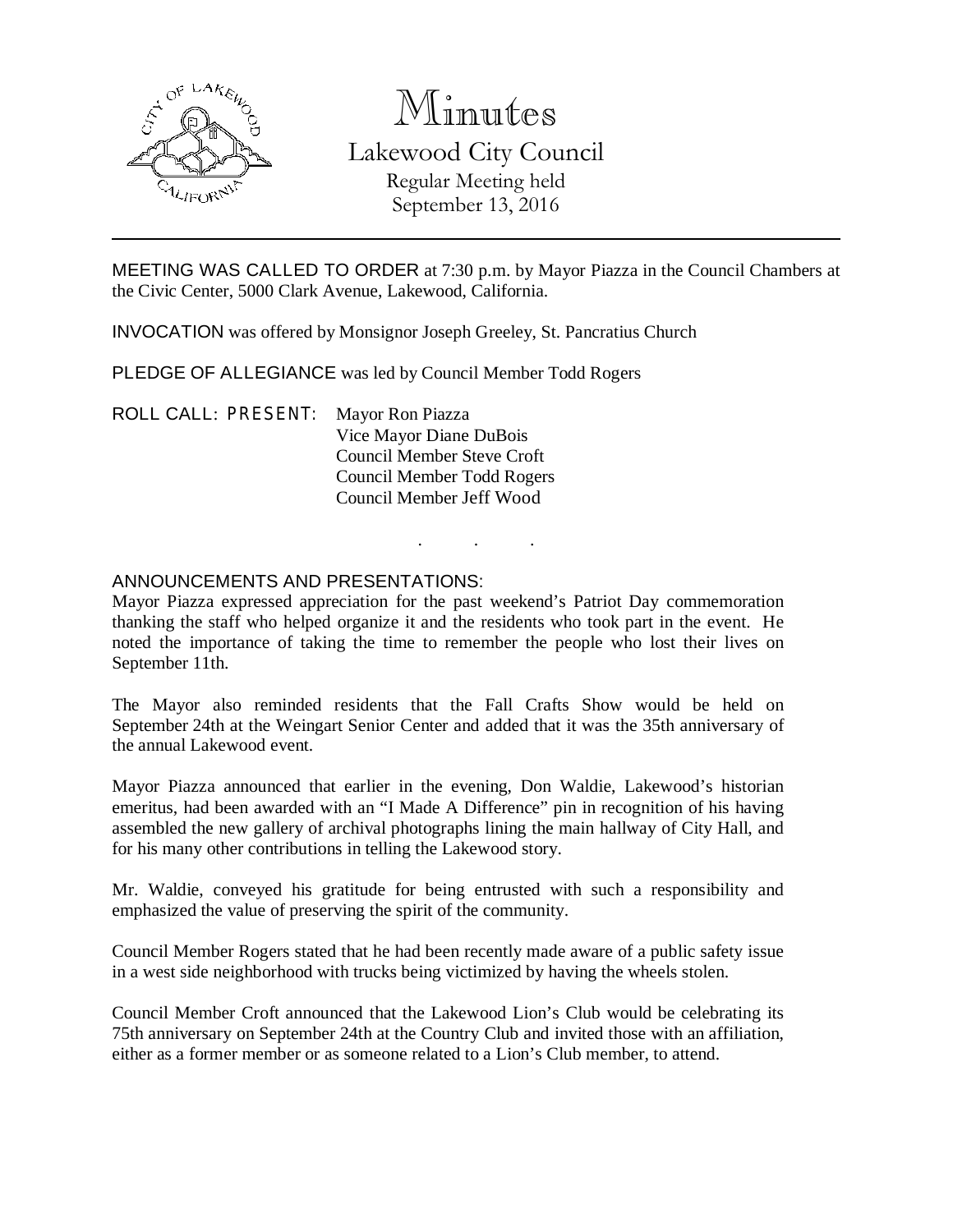City Council Minutes September 13, 2016 Page 2

ROUTINE ITEMS: VICE MAYOR DUBOIS MOVED AND COUNCIL MEMBER CROFT SECONDED TO APPROVE ROUTINE ITEMS 1 THROUGH 9.

- RI-1 Approval of Minutes of the Meetings held August 9, and August 23, 2016
- RI-2 Approval of Personnel Transactions
- RI-3 Approval of Registers of Demands
- RI-4 Approval of Monthly Report of Investment Transactions
- RI-5 Approval of Revisions to Conflict of Interest Code for City Officers and Employees
- RI-6 Approval of Amendment to Agreement with Pacific EH&S Service, Inc. for Health and Safety Consulting Services
- RI-7 Approval of Agreement with Tyler Technologies Inc. "MUNIS" for Accounting Software Licenses and Support
- RI-8 RESOLUTION NO. 2016-58; A RESOLUTION OF THE CITY COUNCIL OF THE CITY OF LAKEWOOD ADDING A JOB CLASSIFICATION AND AMENDING EXISTING PAY RATE IN ATTACHMENT B OF RESOLUTION NO. 2016-33
- RI-9 Authorization for Purchase of Fence Fabric Replacement for San Martin Basketball Court and Wading Pool from A&G Sales

UPON ROLL CALL VOTE, THE MOTION WAS APPROVED:

AYES: COUNCIL MEMBERS: Croft, DuBois, Rogers, Wood and Piazza NAYS: COUNCIL MEMBERS: None

### 1.1 • APPROVAL OF CDBG PROGRAM CONSOLIDATED ANNUAL PERFORMANCE AND EVALUATION REPORT

. . .

Community Development Director Sonia Southwell displayed slides and made a presentation based on the report in the agenda. She stated Federal regulations for Community Development Block Grant recipients required the preparation of an annual performance report. The Consolidated Annual Performance and Evaluation Report (CAPER) documented the City's progress in meeting local priorities and goals during the program year and, as part of the process, a Citizen Participation Plan required the conduct of a public hearing for any citizen input. It was the recommendation of staff that the City Council hold a public hearing, and direct staff to submit the CAPER to the local office of the U.S. Department of Housing and Urban Development, along with any public comments received.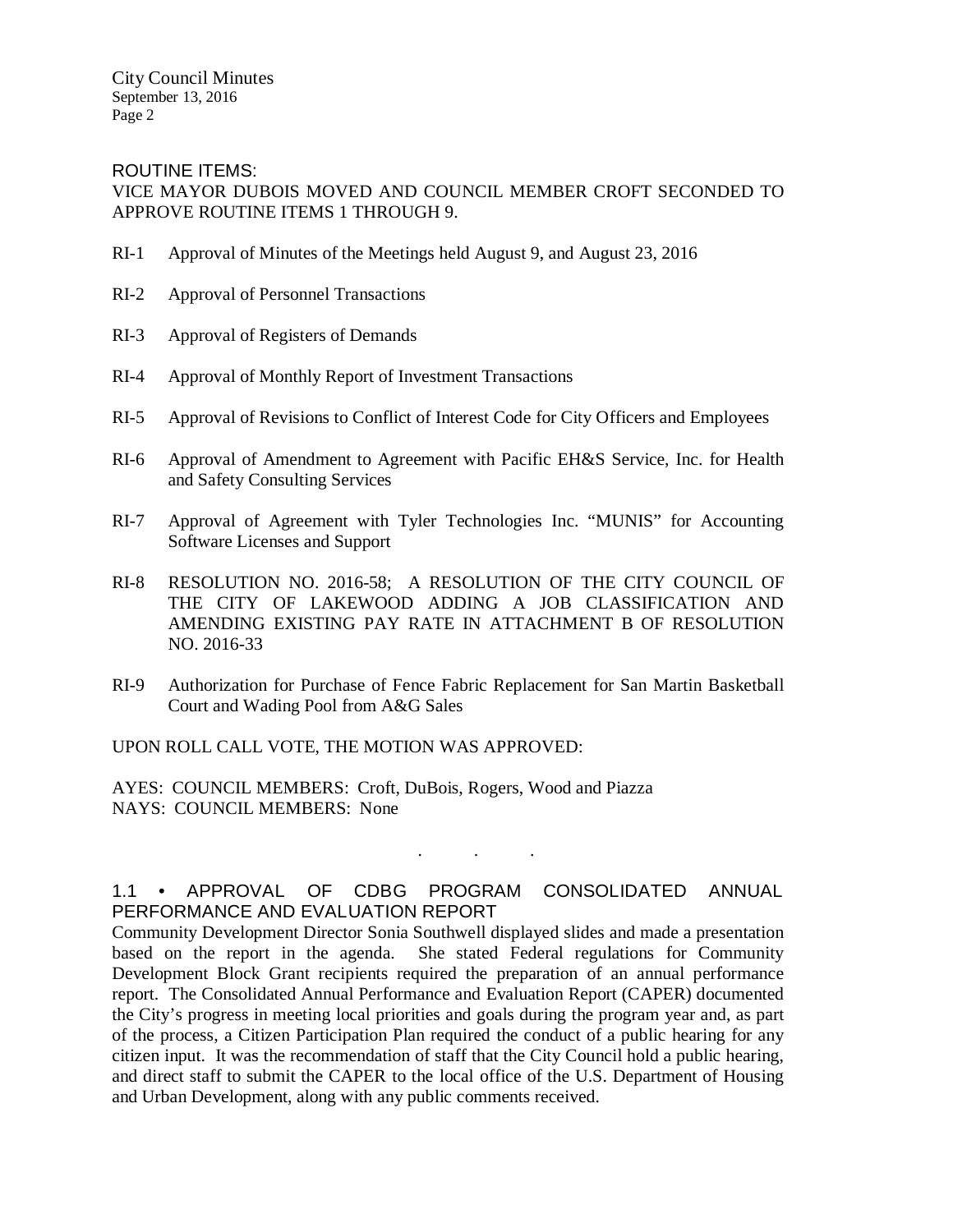City Council Minutes September 13, 2016 Page 3

#### 1.1 • APPROVAL OF CDBG PROGRAM CONSOLIDATED ANNUAL PERFORMANCE AND EVALUATION REPORT - Continued

Mayor Piazza opened the public hearing at 7:43 p.m. and called for anyone in the audience wishing to address the City Council on this matter. There was no response.

MAYOR PIAZZA, ON BEHALF OF THE CITY COUNCIL, DIRECTED STAFF TO SUBMIT THE CAPER ALONG WITH ANY PUBLIC COMMENTS RECEIVED TO THE U.S. DEPARTMENT OF HOUSING AND URBAN DEVELOPMENT. THERE BEING NO OBJECTION, IT WAS SO ORDERED.

. . .

#### 3.1 • 2016 LEGISLATIVE SESSION UPDATE

Paolo Beltran, Assistant to the City Manager, reported that the two-year session of the California Legislature ended on August 31st having passed bills that were now before Governor Brown for his consideration. He highlighted some of those bills which related to such issues as the cap and trade program; greenhouse gas emissions; transportation funding; local parking regulation; stormwater capture; and local governance structures. He concluded by stating that that there would be over seventeen State, County and local ballot measures for voters to consider at the election in November.

#### SUCCESSOR AGENCY ACTIONS

1. Approval of Registers of Demands

COUNCIL MEMBER CROFT MOVED AND COUNCIL MEMBER WOOD SECONDED TO APPROVE THE REGISTERS OF DEMANDS. UPON ROLL CALL VOTE, THE MOTION WAS APPROVED:

. . .

AYES: COUNCIL MEMBERS: Croft, DuBois, Rogers, Wood and Piazza NAYS: COUNCIL MEMBERS: None

## SUCCESSOR HOUSING ACTIONS

1. Approval of Registers of Demands COUNCIL MEMBER ROGERS MOVED AND VICE MAYOR DUBOIS SECONDED TO APPROVE THE REGISTERS OF DEMANDS. UPON ROLL CALL VOTE, THE MOTION WAS APPROVED:

. . .

AYES: COUNCIL MEMBERS: Croft, DuBois, Rogers, Wood and Piazza NAYS: COUNCIL MEMBERS: None

. . .